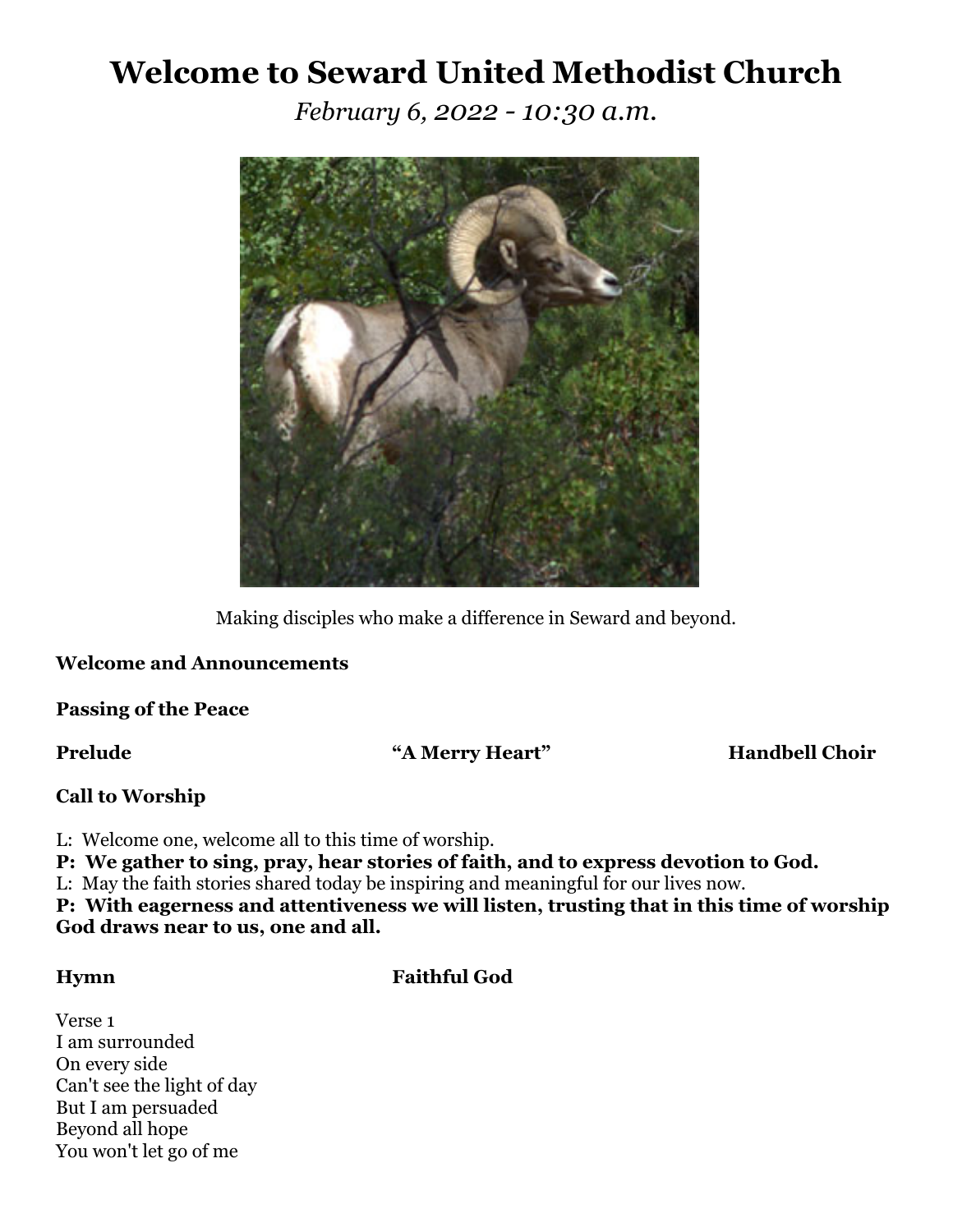Pre-Chorus I stake my claim On every word You say You will not be late

Chorus I will sing through fire and thunder 'Cause You are on my side I trust You with my life I know my story it isn't over Even against all odds You are a faithful God

Verse 2 The darkest of weather Though I can't see I still believe You're good So I'm moving forward Through crashing waves I know I'm safe with You

Pre-Chorus You hold my life You hear my cry With every breath inside

Bridge I am convinced that Your promises will hold together And I will dwell in the hope of Your love forever I am convinced that Your promises will hold together And I will dwell in Your love

CCLI Song # 7145818<br>Abbie Parker | Colby Wedgeworth | Matt Hein<br>@2020 Capitol CMG Genesis (Admin. by Capitol CMG Publishing)<br>Wedgeworth Publishing (Admin. by Capitol CMG Publishing LLC)<br>All Essential Music (Admin. by Essen

### **Common Prayer**

Holy God, we confess that sometimes we are taken aback by what scripture says about you. Sometimes we are more afraid of you than awed by you. Help us in the process of discerning difficult words so that we may find the seeds of grace. Amen.

## **Children's Time Pastor JoEllen Axthelm**

### **Scripture Lesson: Genesis 22:1-14**

After these things God tested Abraham. He said to him, "Abraham!" And he said, "Here I am." <sup>2</sup> He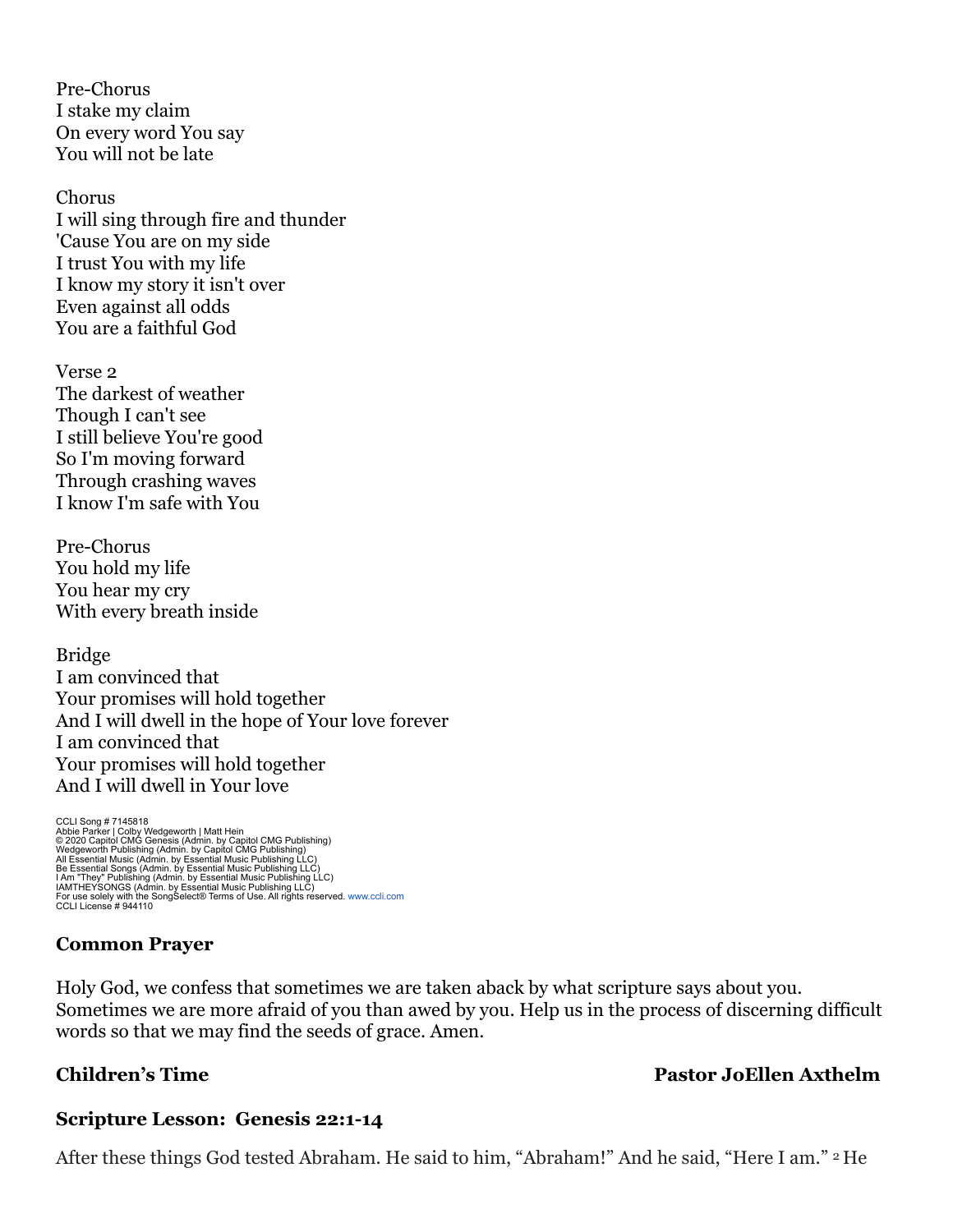said, "Take your son, your only son Isaac, whom you love, and go to the land of Moriah, and offer him there as a burnt offering on one of the mountains that I shall show you." <sup>3</sup> So Abraham rose early in the morning, saddled his donkey, and took two of his young men with him, and his son Isaac; he cut the wood for the burnt offering, and set out and went to the place in the distance that God had shown him. <sup>4</sup> On the third day Abraham looked up and saw the place far away. <sup>5</sup> Then Abraham said to his young men, "Stay here with the donkey; the boy and I will go over there; we will worship, and then we will come back to you." <sup>6</sup> Abraham took the wood of the burnt offering and laid it on his son Isaac, and he himself carried the fire and the knife. So the two of them walked on together. <sup>7</sup> Isaac said to his father Abraham, "Father!" And he said, "Here I am, my son." He said, "The fire and the wood are here, but where is the lamb for a burnt offering?" 8Abraham said, "God himself will provide the lamb for a burnt offering, my son." So the two of them walked on together.

9When they came to the place that God had shown him, Abraham built an altar there and laid the wood in order. He bound his son Isaac, and laid him on the altar, on top of the wood. <sup>10</sup> Then Abraham reached out his hand and took the knife to kill his son. <sup>11</sup> But the angel of the Lord called to him from heaven, and said, "Abraham, Abraham!" And he said, "Here I am." <sup>12</sup> He said, "Do not lay your hand on the boy or do anything to him; for now I know that you fear God, since you have not withheld your son, your only son, from me." <sup>13</sup> And Abraham looked up and saw a ram, caught in a thicket by its horns. Abraham went and took the ram and offered it up as a burnt offering instead of his son. <sup>14</sup> So Abraham called that place "The Lord will provide"; as it is said to this day, "On the mount of the Lord it shall be provided."

| <b>Hymn</b> | <b>Abraham, When Severely Tried</b> |         | $V. 1-3, 6$ |
|-------------|-------------------------------------|---------|-------------|
|             |                                     | _______ |             |

**Text: Charles Wesley**

1 Abraham, when severely tried, 2 His son the father offered up-- His faith by his obedience showed; Son of his age, his only son; He with the harsh command complies, Object of all his joy and hope. And gave his Isaac back to God. And less beloved than God alone.

And loss shall be eternal gain.

3 Oh, for a faith like his, that we 6 For what to thee, O Lord, we give, The bright example may pursue; A hundred-fold we here obtain; May gladly give up all to thee,<br>
To whom our more than all is due.<br>
And loss shall be eternal gain.

**Sermon The Limits of Sacrifice Rev. Dr. Mary Kay Totty** 

### **The Prayers of the People**

*Please share your joys or concerns at the microphone or in the comments on Facebook or by texting us at 402-810-8900.*

### **Prayer Hymn You Are My All and All**

Verse 1 You are my strength When I am weak You are the treasure That I seek You are my all in all Seeking You as a precious jew'l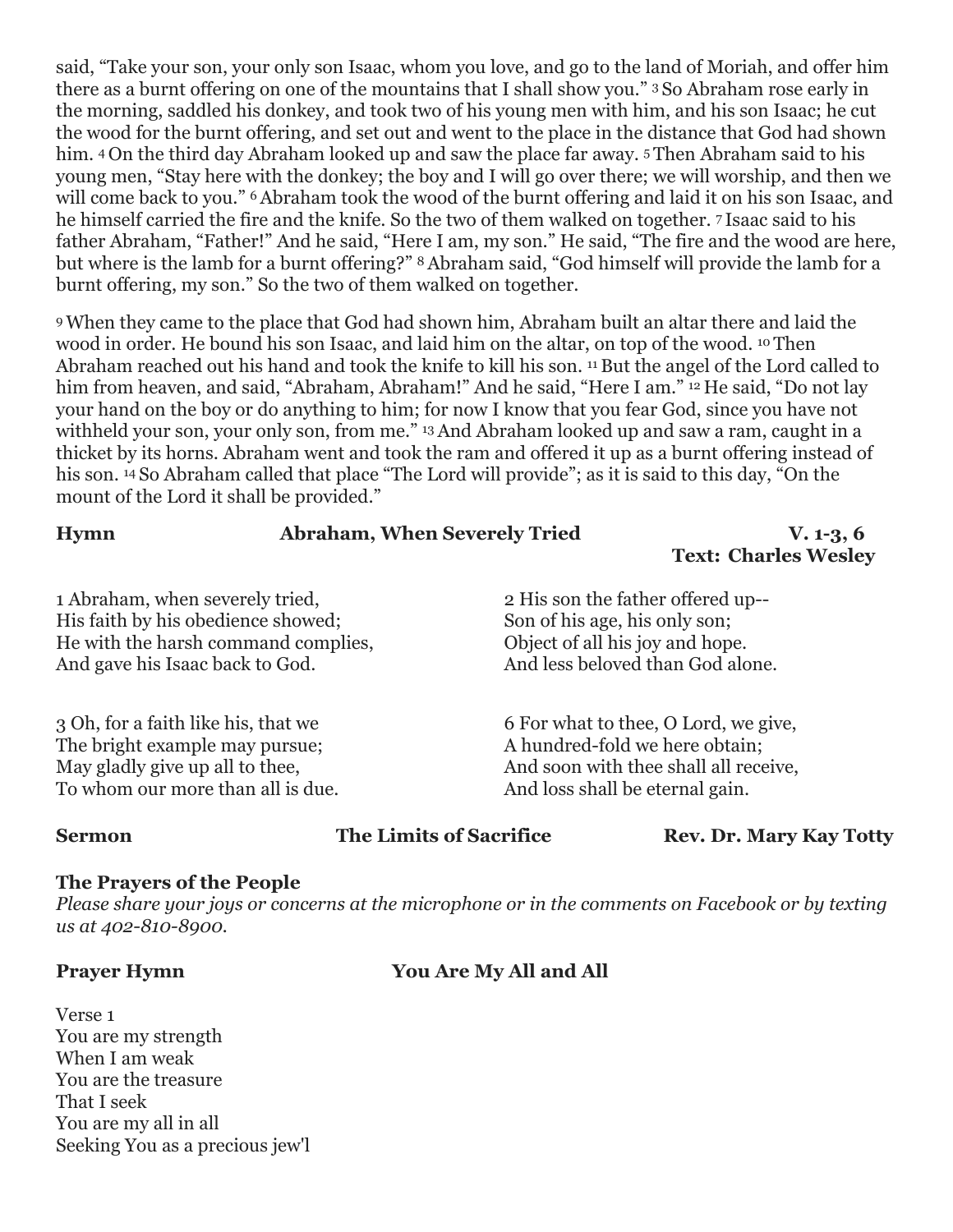Lord to give up I'd be a fool You are my all in all

Chorus Jesus Lamb of God Worthy is Your name Jesus Lamb of God Worthy is Your name

Verse 2 Taking my sin My cross my shame Rising again I bless Your name You are my all in all When I fall down You pick me up When I am dry You fill my cup You are my all in all (Chorus)

CCLI Song # 825356<br>Dennis Jernigan<br>© 1991 Shepherd's Heart Music, Inc. (Admin. by PraiseCharts Publishing, Inc.)<br>For use solely with the SongSelect® Terms of Use. All rights reserved. <u>[www.ccli.com](http://www.ccli.com/)</u><br>CCLI License # 944110

Sharing of Joys & Concerns Pastoral Prayer The Lord's Prayer

### **Offertory Sarah Rodocker**

**Doxology Praise God, from Whom All Blessings Flow UMH 95**

Praise God, from whom all blessings flow; praise God, all creatures here below; praise God above, ye heavenly host; praise Father, Son, and Holy Ghost. Amen.

### **Prayer of Dedication**

Holy God, you long for us all to flourish and when we have been blessed, you ask that we would in turn be a blessing. We present these offerings for the work of this congregation and for the building up of your kingdom. Amen.

### **CELEBRATION OF HOLY COMMUNION**

Celebrant Pastors: Mary Kay Totty and JoEllen Axthelm

*For Holy Communion, if at home, you may use whatever simple elements you have at hand bread, crackers, pita, juice, water, wine. If you are at in person worship please follow the instructions given by the Pastor.*  Prayers of the Great Thanksgiving (spoken responsively)

Our God is with you, **And also with you.**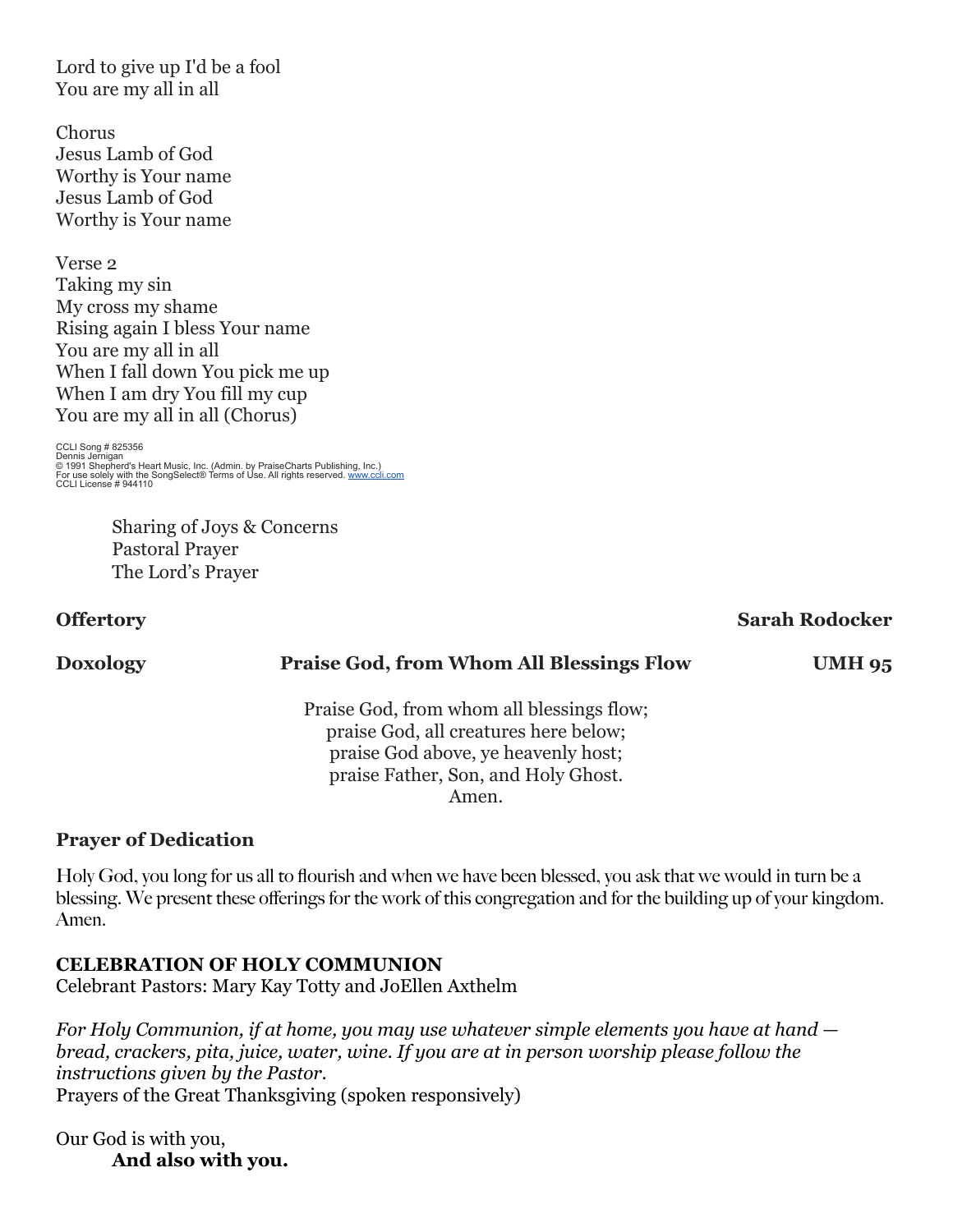Lift up your hearts,

**We lift them up to our God.**

Let us give our thanks to God.

**It is right, and a good and joyful thing,** 

**always and everywhere to give our thanks to God.**

Heaven and earth sprang from your wisdom, O God, and you made us for your company.

### **We turned away, and our love failed,**

**but you remained steadfast.**

**You gave us room when we were in distress.** 

And so with all your people here, and all the company of heaven, we join in an unending hymn of praise:

**Holy, holy, holy, God of power and might, Hosanna in the highest! Everything that springs from your wisdom is blessed! Hosanna in the Highest!**

You lived among us as our teacher, held us, called us friends.

**You died and live again to show us death is not the end.** 

You took bread. **We remember.** 

You broke it. **We remember,** 

You shared it. **We ate. We remember.** 

You took the cup. **We remember.**

You said "Drink". **We remember.** 

You shared it. **We drank. We remember.** 

And so today, we feast again; our bread and wine are you. **You live among us still, whenever we remember you.**  We offer ourselves now — **In praise and thanksgiving.** We offer ourselves now — **Holy and living.**  Let us proclaim the mystery of faith. **Christ has died, Christ is risen, Christ will come again!**  Come Holy Spirit, on us gathered here.

**Be among us as we share these gifts of bread and wine.**  May they become for us the bread of life and the cup of grace **that we may become Christ's love in the world.**  God-incarnate, God-Spirit, and God-Source of All Beginnings, **All glory and honor are yours, now and forever. AMEN!**